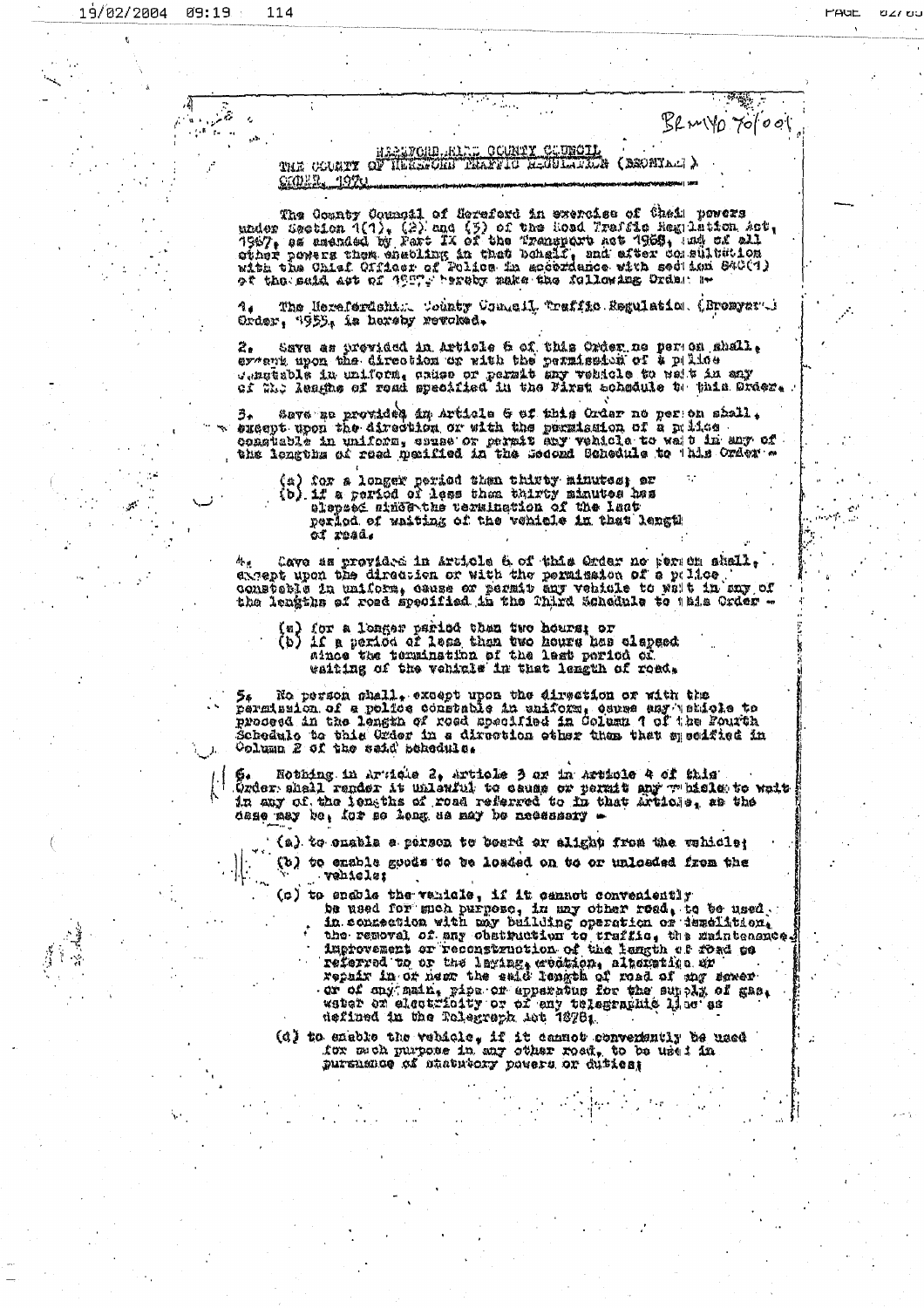$\ddot{\phantom{0}}$ 

 $\frac{1}{2}$ 

|                     |                                  | (e) to ensble the webicle to take in patrol, cil, water or                              |  |
|---------------------|----------------------------------|-----------------------------------------------------------------------------------------|--|
|                     |                                  | air from any garage situated on or adjacent to the                                      |  |
|                     | anid length of roud; or          |                                                                                         |  |
|                     |                                  | (f) to enable the rehiols to be leaded or unloaded while                                |  |
|                     |                                  | it is in actual une in connection with the reac at                                      |  |
|                     |                                  | of furniture from one office on dwelling house po                                       |  |
|                     |                                  | unother or the removal of furniture from sach premises                                  |  |
|                     |                                  | to a depository or to suck presiess from a depository.                                  |  |
|                     |                                  | The Interpretation ACT (200) whall apply for the interpretation                         |  |
|                     |                                  | of this Order as it spplies for the interpretation of an act of                         |  |
| Porliement.         |                                  |                                                                                         |  |
| 8.                  |                                  | This Order shell come into operation on the first day of                                |  |
|                     |                                  | Naturbur, 1970, and may be sited as the County of Neraford Traffic                      |  |
|                     | Segiletion (Eronyard)rder, 1970. |                                                                                         |  |
|                     |                                  |                                                                                         |  |
| тля останон таль.   |                                  |                                                                                         |  |
| GOUNTY COUNGILE WAS | of the NERLICADEMINE             |                                                                                         |  |
|                     | hereunto affixed the 3rd         | L.S.                                                                                    |  |
|                     | $\Delta n_x$ of September, 1970  |                                                                                         |  |
|                     | in the presence of :-            |                                                                                         |  |
|                     |                                  |                                                                                         |  |
|                     |                                  | W. DAVID PORTER                                                                         |  |
|                     |                                  |                                                                                         |  |
|                     | OHAIRMAN                         |                                                                                         |  |
|                     |                                  |                                                                                         |  |
|                     |                                  | P. D. V. CANT                                                                           |  |
|                     |                                  |                                                                                         |  |
|                     | <u>CLANK</u>                     |                                                                                         |  |
|                     |                                  |                                                                                         |  |
|                     |                                  | FIRST COREDULE                                                                          |  |
|                     |                                  |                                                                                         |  |
| <u>Milvera Lang</u> | Both sides                       | From its junction with Cruxwell Ctreet                                                  |  |
|                     |                                  | northwards for a distance of 15 yards.                                                  |  |
| zie Noad            | Both ridou                       | From the west side of its junction with                                                 |  |
|                     |                                  | Milvern Lane westwards for a distance of<br>15 yarda.                                   |  |
|                     |                                  |                                                                                         |  |
| Urtxko)<br>Stroct   |                                  | North side Frem the west side of its junct am with                                      |  |
|                     |                                  | . Milvern Lana to a point 15 yardı eset of<br>ite junction with the proposed par park   |  |
|                     |                                  | access road, and frum a point 1' vards weat                                             |  |
|                     |                                  | of its junction with Church Lang to its                                                 |  |
|                     |                                  | junction with Church Lane.                                                              |  |
|                     | South side                       | Prom a point opposite tha west side of its                                              |  |
|                     |                                  | junction with Milvern Lene to its Junction                                              |  |
|                     |                                  | with Rowberry Street.                                                                   |  |
| Hirk Stree          | South west                       | From its junction with Cruxwell etreet                                                  |  |
| *                   | sido                             | South castwards for a distance of 15 yards:                                             |  |
|                     |                                  | from a point 15 yards north wee; of ite<br>junction with New Hoad to the north west     |  |
|                     |                                  | morl phet its junction with New Head, from                                              |  |
|                     |                                  | the south cast side of its junclion with                                                |  |
|                     |                                  | New Mood south seatwards for a lintence of<br>15 yardu, and from a point 15 yarda Sorth |  |
|                     |                                  | West of the junction with lump treet to                                                 |  |
|                     |                                  | the North-west side of its junction with                                                |  |
|                     |                                  | Funp atroct.                                                                            |  |
|                     |                                  |                                                                                         |  |
|                     |                                  |                                                                                         |  |

 $\sum_{i=1}^{n}$ 

 $\frac{1}{2}$ 

 $\ddot{\phantom{0}}$ 

 $\ddot{\phantom{0}}$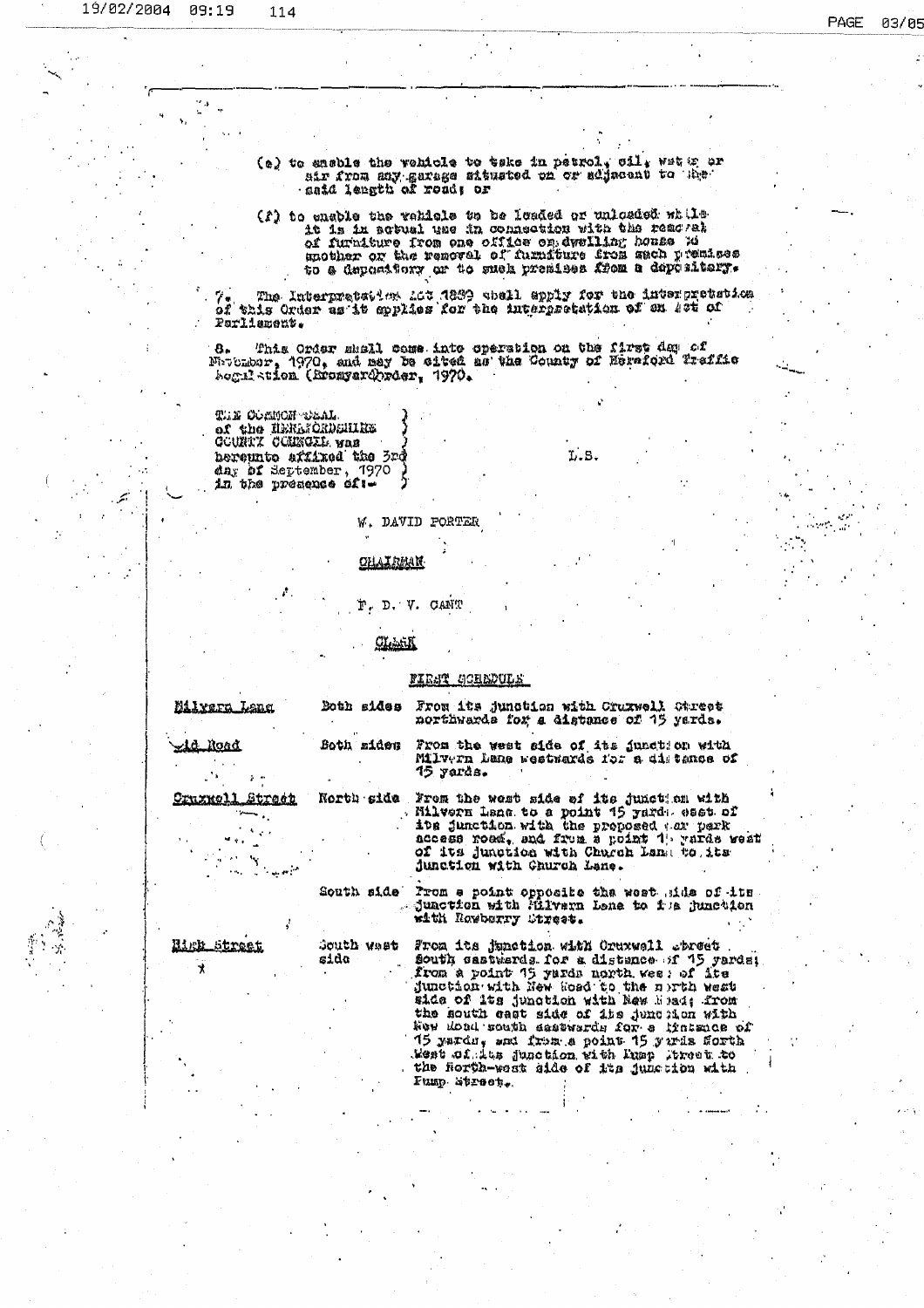|                                     |                                      | 2,                                                                                                                                                                                                                            |  |
|-------------------------------------|--------------------------------------|-------------------------------------------------------------------------------------------------------------------------------------------------------------------------------------------------------------------------------|--|
|                                     | GortΩ ∴ast                           | Frez its junction with Crumwell Street to                                                                                                                                                                                     |  |
|                                     | aide.                                | ita junotich with Broad Street. [                                                                                                                                                                                             |  |
| Ero <sub>n</sub> d Street           | North mids                           | From its junction with Migh Ctreet to its<br>junction with Shorford atract.                                                                                                                                                   |  |
|                                     | oouth side                           | From the east side of its , unction with<br>Fumi street eastwarks for A afglance of 15<br>garda: from a point 20 yards woot of its<br>jugotien with Frog Lane to a peint de yardr<br>east of its junction with ireg hene, end |  |
|                                     |                                      | from a point 12 yerds west of its junction.<br>with the west side of Market square to its<br>junction with Sherford atreet.                                                                                                   |  |
| <u>Nav Jud</u>                      | Both sides                           | From its junction with High wirest, south-<br>westwards for a distance of 15 yerde.                                                                                                                                           |  |
| <u> Church Lane</u>                 | Both sides                           | From its junction with Cruwwell Gerect<br>northwentwards for aidistement of 47 yerds.                                                                                                                                         |  |
| <u>Renderry</u><br><u>retroom</u>   | Couthwest<br>& South.<br>sidos       | <i>lrom its junction</i> with Crussell Street to<br>its junction with whurch utrect:                                                                                                                                          |  |
|                                     | North Last<br>& North<br><b>E1de</b> | From its junction with Church Lane to a<br>point 15 yards south east of its junction<br>with Crux-ell Street; from a point 27 yerds<br>south-east of itn junction with Schallengs<br>Welk south-east mad castwards for a      |  |
|                                     |                                      | distance of 67 yards; from a point 50<br>yards west of its junction with Church<br>Street to its junction wit! Church Street.                                                                                                 |  |
| Ohurch Street                       | koat sido :                          | Fróm its junction with Howlerry Street<br>Northwards for a distance of 75 yerds.                                                                                                                                              |  |
|                                     | taat side                            | Fron its junction with Sher fard Street<br>Northwards for a Matence of 747 rarde.                                                                                                                                             |  |
| Sharford Stokest                    |                                      | Both sides Trom its junction with Rowlerry Struct/<br>Church Street to a point 1' yerdu Couth<br>of the hunction with Digh (treet.                                                                                            |  |
| Texning Ctreet                      |                                      | Soth sides From its junction with Merlet Square to<br>its junction with howbarry Street.                                                                                                                                      |  |
| Markat Sonaro                       | ebia saaw                            | From its junction with Bro. A Street north<br>werds for a distance of 4 jards; and from<br>a poimt 4 yards south of its junction with<br>Twyning stre.t to its junc ica with<br>Twyning Street.                               |  |
| Compocting Street<br>batween Harket | Both sides                           | From its dunction with Narbet Square to<br>ita junction with Church S' rest.                                                                                                                                                  |  |
| <u>šauvre avd Sdurch.</u>           |                                      |                                                                                                                                                                                                                               |  |
| <u>Street</u>                       |                                      | SROOND SOILTUIN                                                                                                                                                                                                               |  |
|                                     |                                      |                                                                                                                                                                                                                               |  |
| <u> Cruxwell Utreet</u>             |                                      | Morth side from a point 15 yerds west of its junction<br>with the proposed car park access road<br>to a point 15 yerds west of its junction<br>with Church Lene.                                                              |  |
| Hish Street                         | South Yest<br>øidu                   | From a point 45 yards south geat of its<br>junction with Grupwell mtrest to a paint<br>15 yarda nerth wast of its janetion with<br>her hoods and irem a point 15 yezda pouth j                                                |  |
|                                     |                                      | east of its juacties with lew hood to a<br>posnt 15 yarda porth-west of its junction<br>With furn street.                                                                                                                     |  |